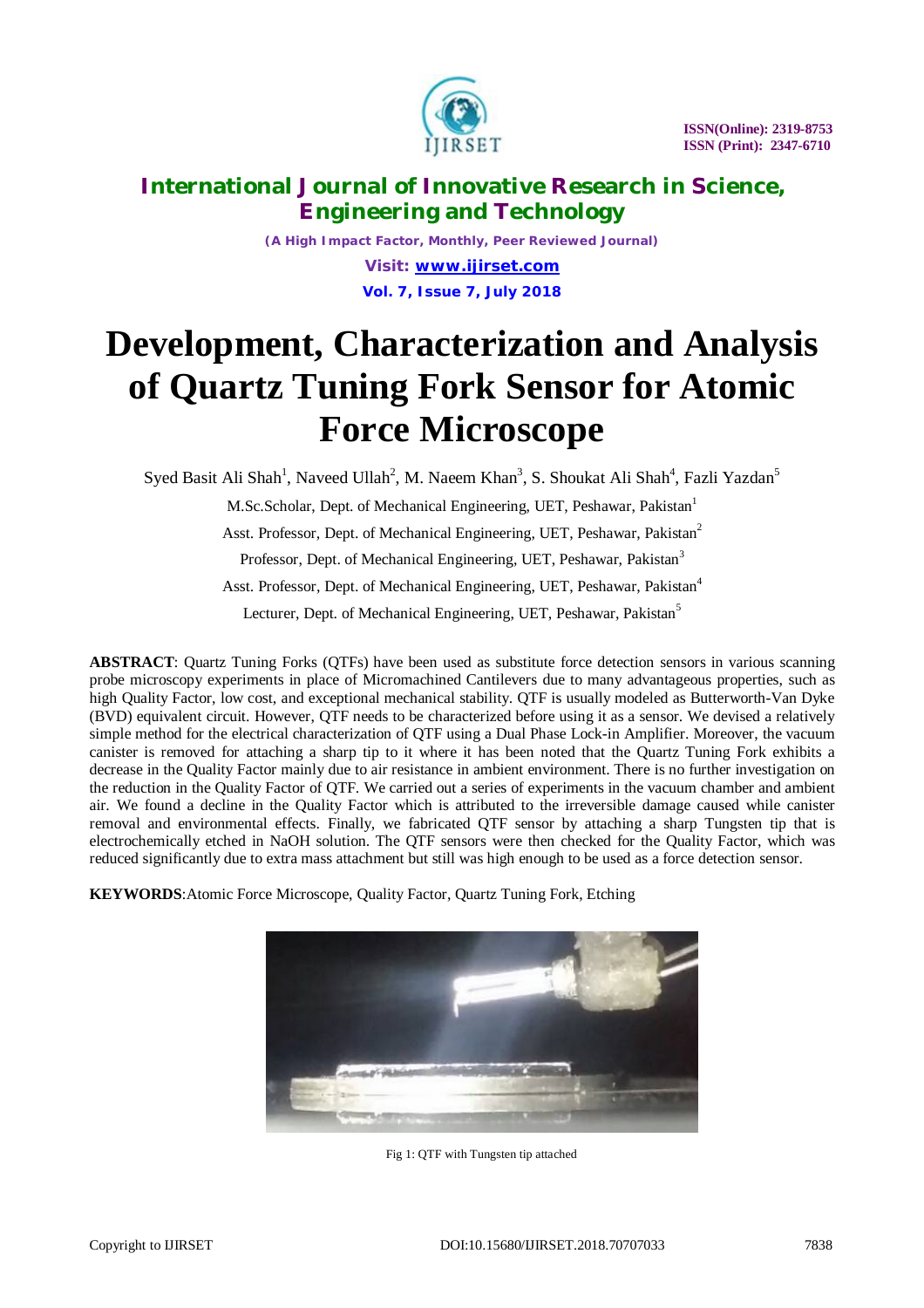

*(A High Impact Factor, Monthly, Peer Reviewed Journal)*

*Visit: [www.ijirset.com](http://www.ijirset.com)*

**Vol. 7, Issue 7, July 2018**

#### **I. INTRODUCTION**

Tuning forks have been broadly utilized from musical instruments to crystal oscillators. Lately, tuning fork crystal oscillators are attracting considerations because of their convincing applications in power and mass sensors [1]. Initially intended for high precision frequency control, quartz tuning forks are now broadly utilized as a part of watches and for other frequency standards [2]. Giessibl exhibited that quartz tuning fork oscillator could be utilized as a sensor in atomic force microscope [3]. Quartz tuning forks (QTFs) are one of the vastly used sensors in science and engineering because of their less internal energy dissipation (high quality factor, Q), good mechanical strength, and widespread accessibility for cheap [4-6]. Commercial QTFs are accessible with an extensive variety of full frequencies, however QTFs with the resonance frequency of 32.768 kHz are all regularly found in Scanning Probe Microscopy (SPM) applications. As micromachined cantilevers used in force microscopy typically have resonant frequencies in the range of 10 to 300 kHz, a 32.768 kHz QTF without key changes in experimental setups can be readily implemented in many SPM applications. Due to the piezoelectric nature of QTFs the excitation and detection of the motion of the electrodes can be accomplished electrically [7]. An as-got quartz tuning fork is enclosed in a vacuum-fixed container for commercial utilize; its quality factor can be as high as  $40\,000 - 50\,000$ . At the point when utilized as a SPM force sensor under ambient conditions, the metallic canister must be removed and the two prongs are presented to air. To be helpful as a force sensor, a sharp SPM probe tip must be connected to the end of one electrode [8]. The most critical part of the tuning fork sensor is the tip. It needs to be light, short to minimize the decline in resonance frequency of the tuning fork and probable resonances of the tip itself [9], it needs to be electrically connected to allow for detection of the tunnel current and should also be sharp on a mesoscopic scale to minimalize long range forces (electrostatic and van der Waals). The QTF is enclosed in a vacuum canister. Its fundamental frequency remains unchanged due to it being sealed (through the canister) from the effects of the environment. But whenever the canister is removed and the quartz crystal is exposed to the environment, its quality factor recedes. As a result its fundamental frequency changes due to its interaction with the humidity, heat and pressure of the outer environment. For the QTF to be used as a sensor, a Tungsten tip is attached to one of the QTF's electrode. Electrochemical etching is required to etch Tungsten tips. A 3.2 mm Tungsten wire of diameter 250 µm is dipped in two molar Sodium Hydroxide (NaOH). Stainless steel screw on acts as one electrode while the Tungsten wire as another [10,11].

A QTF has been usually modeled as a mechanical resonator that can be defined by the BVD equivalent electrical circuit [12].



Fig 2: Equivalent Butterworth-Van Dyke electrical model for QTF

A simple analysis of the BVD circuit yields the total admittance of the circuit to be where  $R_{\text{tf}}$  is the resistance,  $L_{\text{tf}}$  is the inductance,  $C_{tf}$  is the motional capacitance, and  $C_p$  is the inevitable parasitic capacitance of the circuit involving a QTF. C<sub>p</sub> depends on the lengths and kinds of cables including other factors used in the measurement setup. The complex admittance can be disintegrated into real and imaginary parts [13].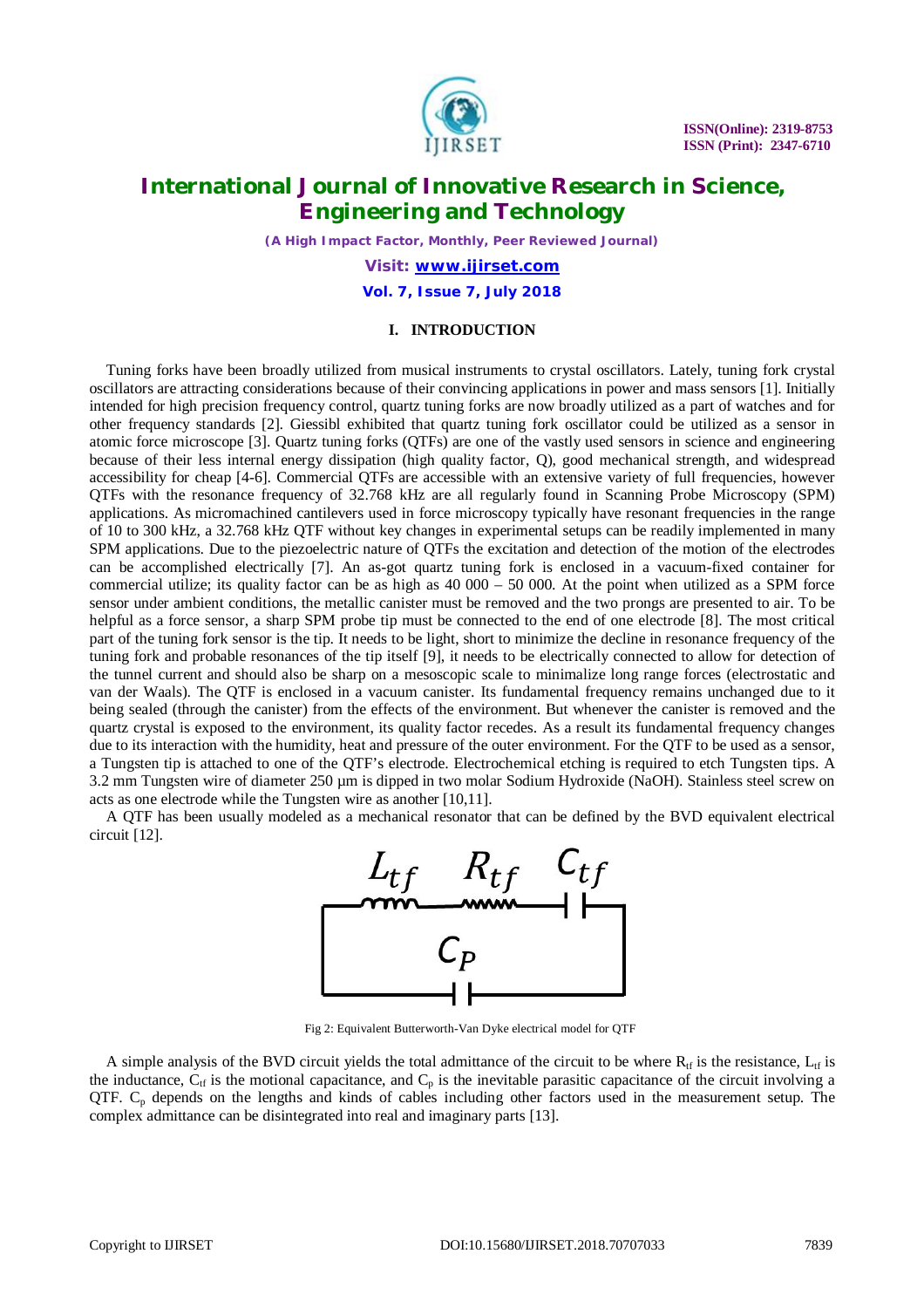

*(A High Impact Factor, Monthly, Peer Reviewed Journal) Visit: [www.ijirset.com](http://www.ijirset.com)*

**Vol. 7, Issue 7, July 2018**

$$
\operatorname{Re}\left(X\right) = \frac{\omega^2 \frac{\omega_{tf}^2}{Q_{tf}^2} \frac{1}{R_{tf}^2}}{\left(\omega^2 - \omega_{tf}^2\right)^2 + \omega^2 \frac{\omega_{tf}^2}{Q_{tf}^2}}
$$
\n
$$
\omega c_p [\omega^4 - \omega^2 \{\omega_p + \omega_{tf} \left(1 - \frac{1}{\omega^2}\right)\} + \omega_p \omega_t
$$

$$
\operatorname{Im}(X) = \frac{\omega c_p [\omega^4 - \omega^2 \left\{ \omega_p + \omega_{tf} \left( 1 - \frac{1}{Q_{tf}^2} \right) \right\} + \omega_p \omega_{tf}]}{(\omega^2 - \omega_{tf})^2 + \omega^2 \frac{\omega_{tf}^2}{Q_{tf}^2}}
$$

Where, 
$$
\omega_s = \frac{1}{\sqrt{L_{tf}C_{tf}}}, \quad \omega_p = \frac{1}{\sqrt{L_{tf}C_T}}, \quad C_{tf} = \frac{C_{tf}C_p}{C_{tf} + C_p} \text{ And } Q = \frac{L_{tf}}{R_{tf}} \omega_{tf}
$$

Thus, if the real (in-phase) and imaginary (out-of-phase) parts of the admittance can be measured, all relevant electrical parameters can be found by curve fitting data to the two above equations.

The canister removal induced permanent damage to the electrodes of the QTF, thereby diminishing the quality factor. It is also imagined that the quality factor also dwindles with the change in the environmental effects. The effects include the rusting of the QTF, the pressure and temperature changes and the humidity.

#### **II. EXPERIMENTAL DETAILS**

The QTF is similar to a mechanical setup having a damper, spring and mass. It is analogous to an electrical setup of an RLC circuit. It can be modeled as a BVD circuit [14]. The individual components of the BVD circuit are found out to characterize the QTF.



Fig3: Analogous model of a QTF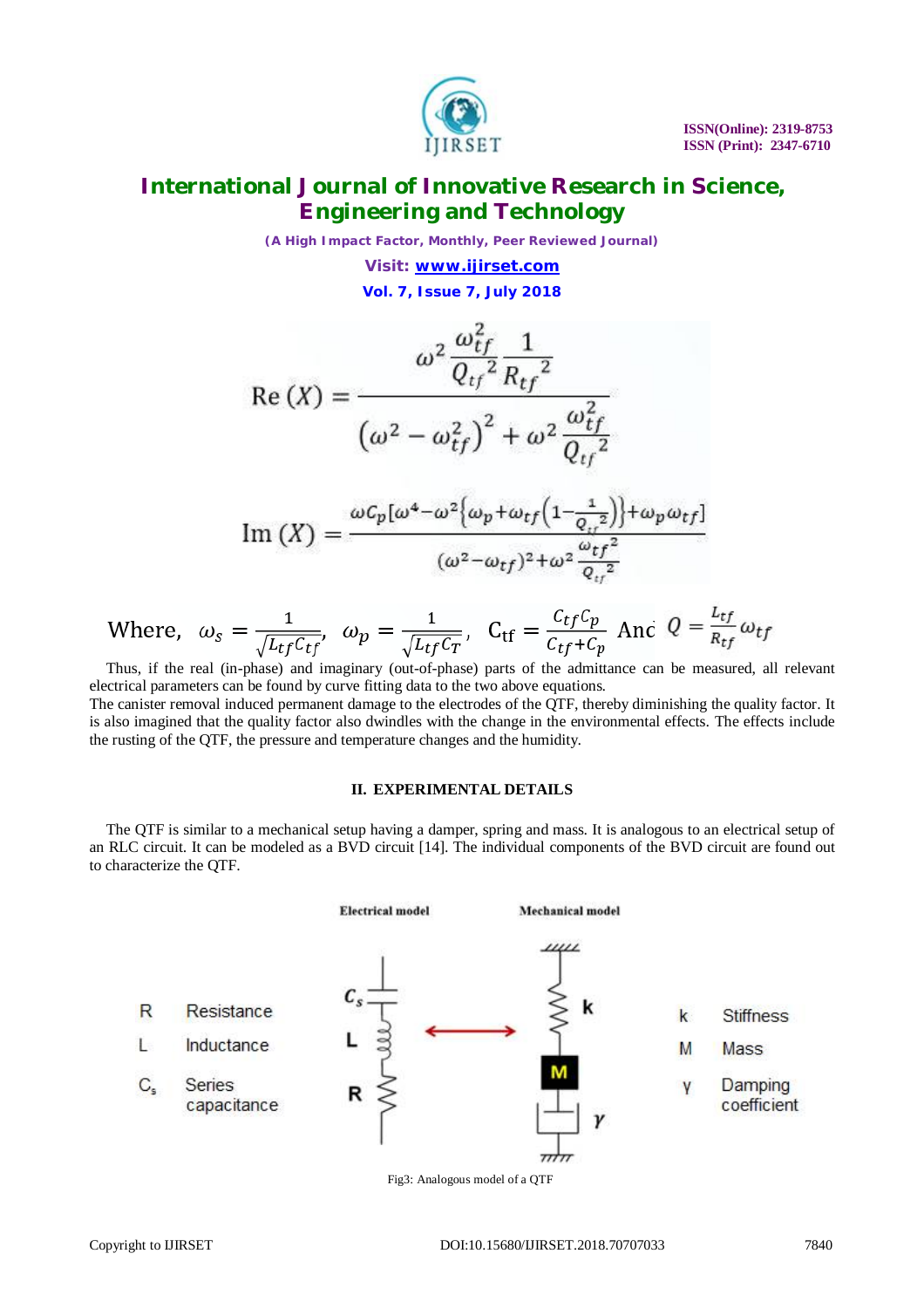

*(A High Impact Factor, Monthly, Peer Reviewed Journal)*

*Visit: [www.ijirset.com](http://www.ijirset.com)*

#### **Vol. 7, Issue 7, July 2018**

Even though the mechanical constraints are of ultimate interest, electro-mechanical equivalence permits simple translations between the electrical and mechanical parameters. Therefore, for the precise and complete characterization of a QTF it is vital to measure the relevant electrical parameters [15]. It is done by incorporating a custom BVD formula into a software – Igor Pro. the data set is opened in the Igor Pro and our custom formula applied to find out individual values of quality factor, resistance, inductance and frequency. The electrical characterization of a QTF is carried out via an experimental setup that includes, a Lock-In Amplifier, Function Generator, Current Preamplifier and a Data Acquisition setup (a computer running LabVIEW program).

The function generator provides the voltage to the QTF that in turn provides current to the preamplifier. The current provided by the QTF is in micro amps that can't be processed by the lock-in so the current is fed to a preamplifier that amplifies it into a larger voltage. The lock-in collects the data among the ambient noise and provides it to the data acquisition for recording. This is the interface of the LabVIEW software that was used for the data acquisition part.



Fig 4: LabVIEW program for data acquisition and control

A LabVIEW program was written for the control of the setup. The output signal from the lock-in amplifier was fed into the data acquisition (i.e. LabVIEW program), the data was processed and a set of data was extracted for the sample QTF. The Tungsten tips are etched by using the Electrochemical etching process. We used an NaOH solution (2 Molar) for the etching medium. A simple stand had to be present for the Tungsten wire to be suspended from. A beaker (250 ml) was used to contain the NaOH solution. Alligator clips were used to keep the connecting wires for the anode and cathode to be held in place.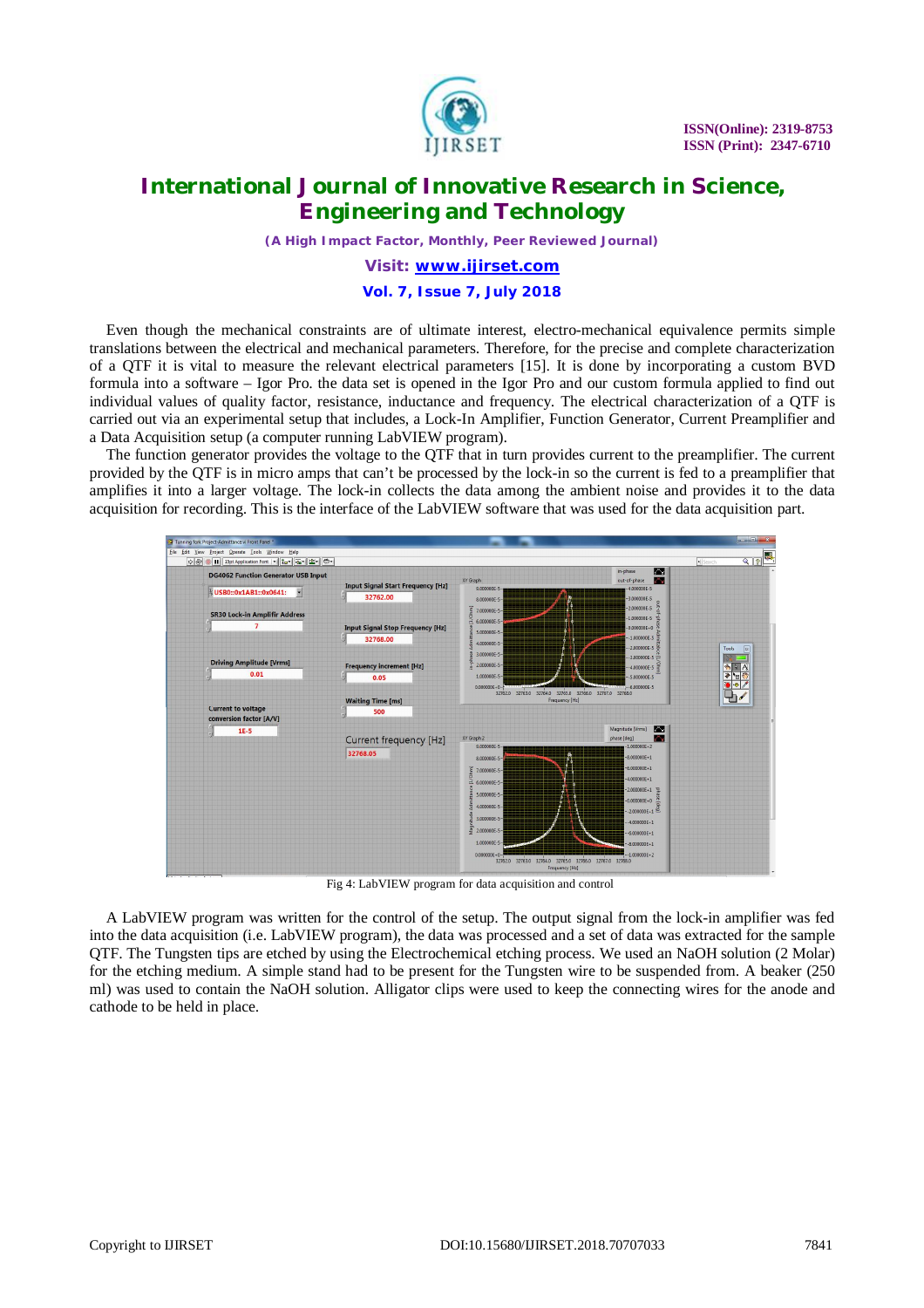

*(A High Impact Factor, Monthly, Peer Reviewed Journal) Visit: [www.ijirset.com](http://www.ijirset.com)* **Vol. 7, Issue 7, July 2018**



Fig5: Electrochemical etching setup

Tungsten wire suspending from the top of the stand was also held in place by an Alligator clip. The etching was done using an AC Transformer with a rated output voltage of 7.4V. A 3-4 mm length of Tungsten wire was dipped in the NaOH solution and the AC Transformer turned on for the etching process to be done so that the tips could be etched for the QTF. The tip could be seen being etched as effervescence would be observed from the submerged part of Tungsten.

The process was timed individually for every tip etched. It was found out that the ideal time for the tip to be etched was 2 minutes. Time given more than that made the tips to be over etched. As soon as the timer was up, the etching process would be seized and the tip taken out from the solution. The top of the tip was carefully held in a tweezer and cut by a wire cutter. The tip was then carefully placed flat on an eraser.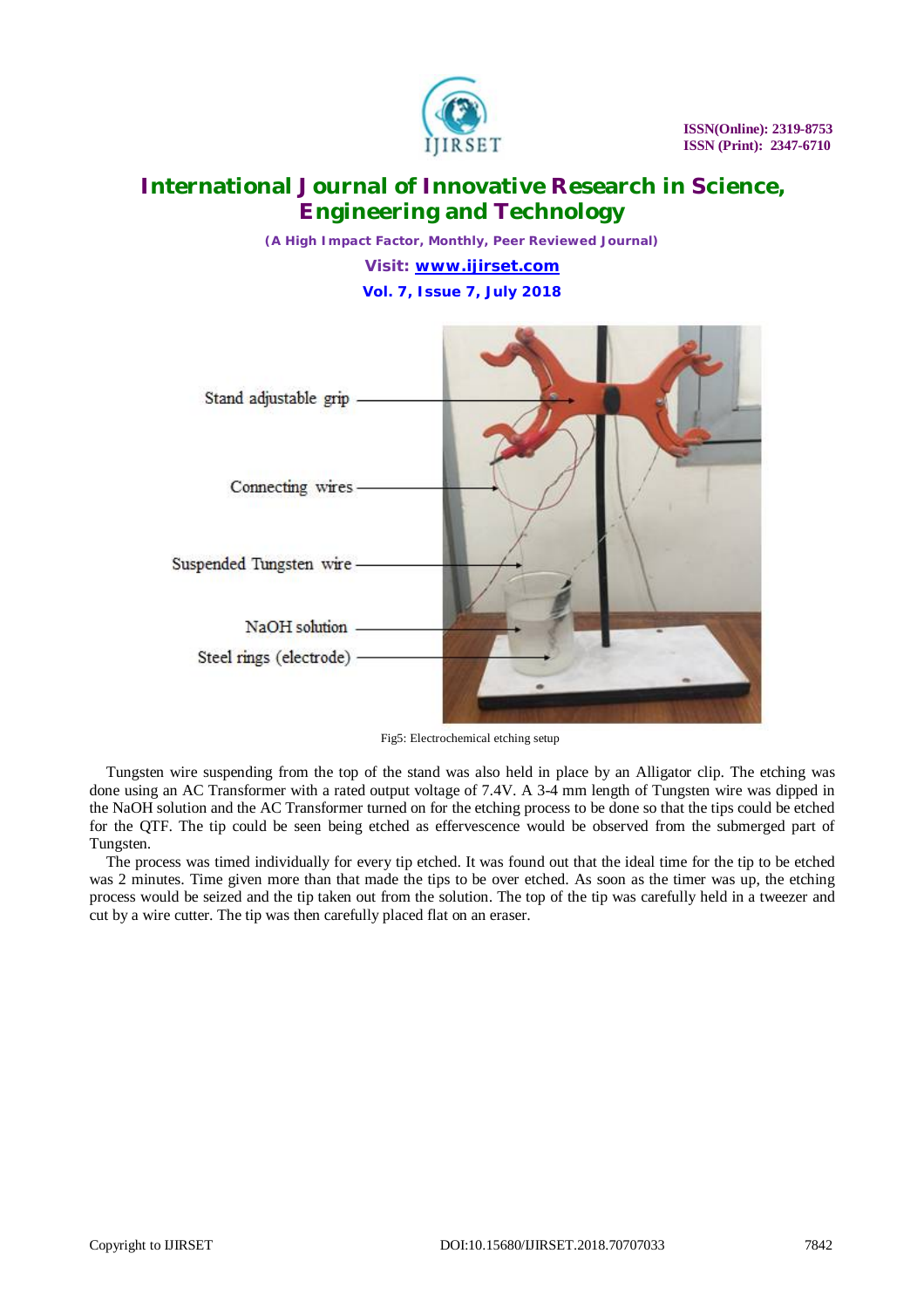

*(A High Impact Factor, Monthly, Peer Reviewed Journal) Visit: [www.ijirset.com](http://www.ijirset.com)* **Vol. 7, Issue 7, July 2018**



Fig 6: Tungsten tips etched (zoomed-in view)

The QTF was removed from the canister using a narrow beaked pliers. A little tiny drop of hot glue was placed on a prong of the QTF and the tip gently placed on that prong. After a while the hot glue hardened and hence a QTF sensor fabricated. The fabricated QTF sensor was gently placed in a container for safe keeping. A few QTF sensors were fabricated in such manner.



Fig 7: Optical image of Tungsten tip (5X)

The current through a QTF accurately represents the vibration of the QTF electrodes. This current is not easy to measure because of the parasitic capacitance Cp. The Cp is the reason for the irregularity seen in the current.

A compensation circuit is implemented to measure the current of QTF [16]. The parasitic current was cancelled by introducing a 180º out-of-phase current passing through a variable capacitor, to the whole current flowing through the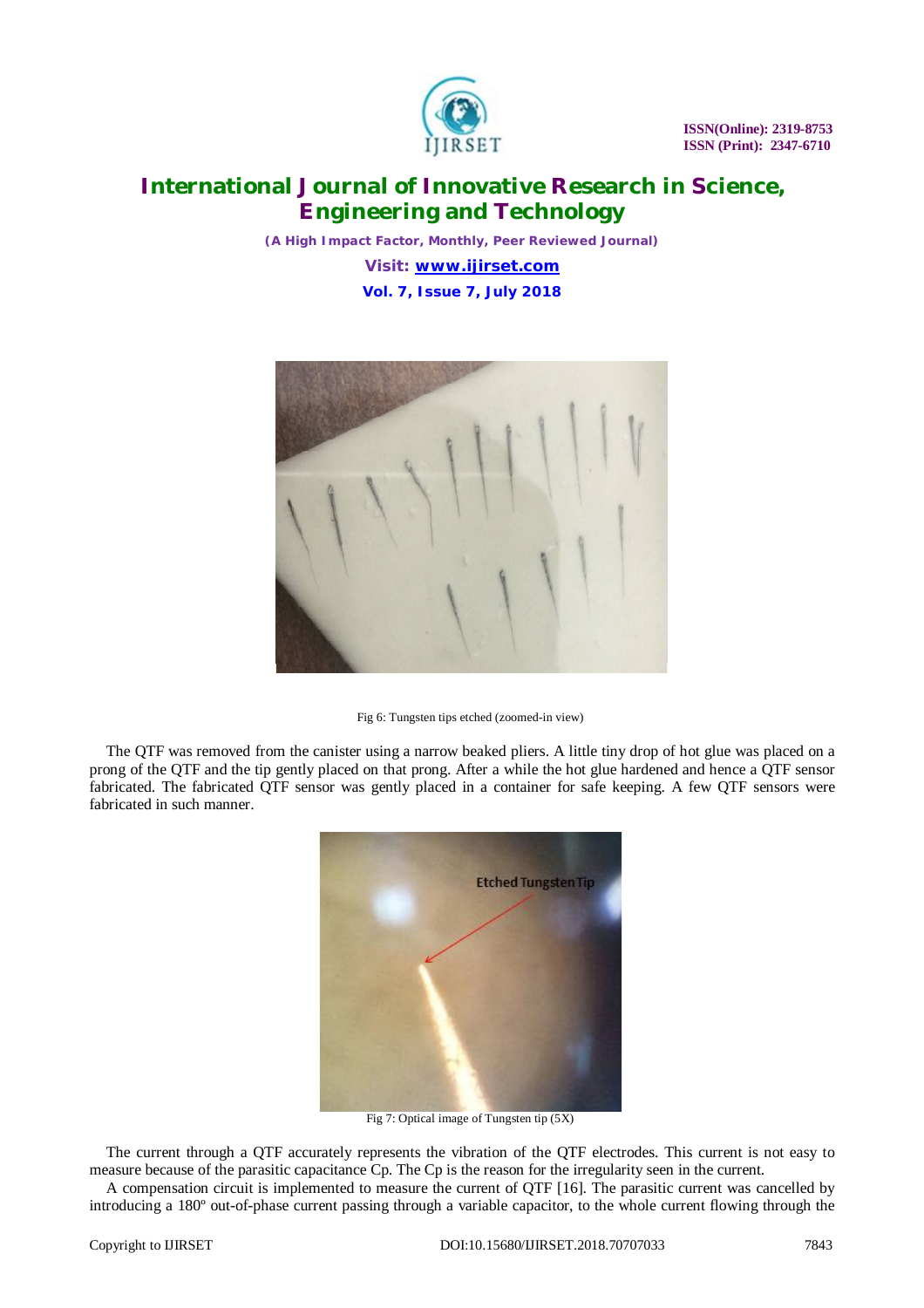

*(A High Impact Factor, Monthly, Peer Reviewed Journal)*

*Visit: [www.ijirset.com](http://www.ijirset.com)*

**Vol. 7, Issue 7, July 2018**

QTF setup [17]. A suitable quantity of current into the circuit can be deduced by adjusting the variable capacitor till an appropriate current is resulted.



Fig 8: Compensation circuit [18]

A few of the QTFs were damaged while they were being removed from the canister and some in the fabrication process as well.



Fig9: QTF sensors fabricated

The Tungsten tip fabricated could too bend on a crash. Quite a few many tips were discarded as a result.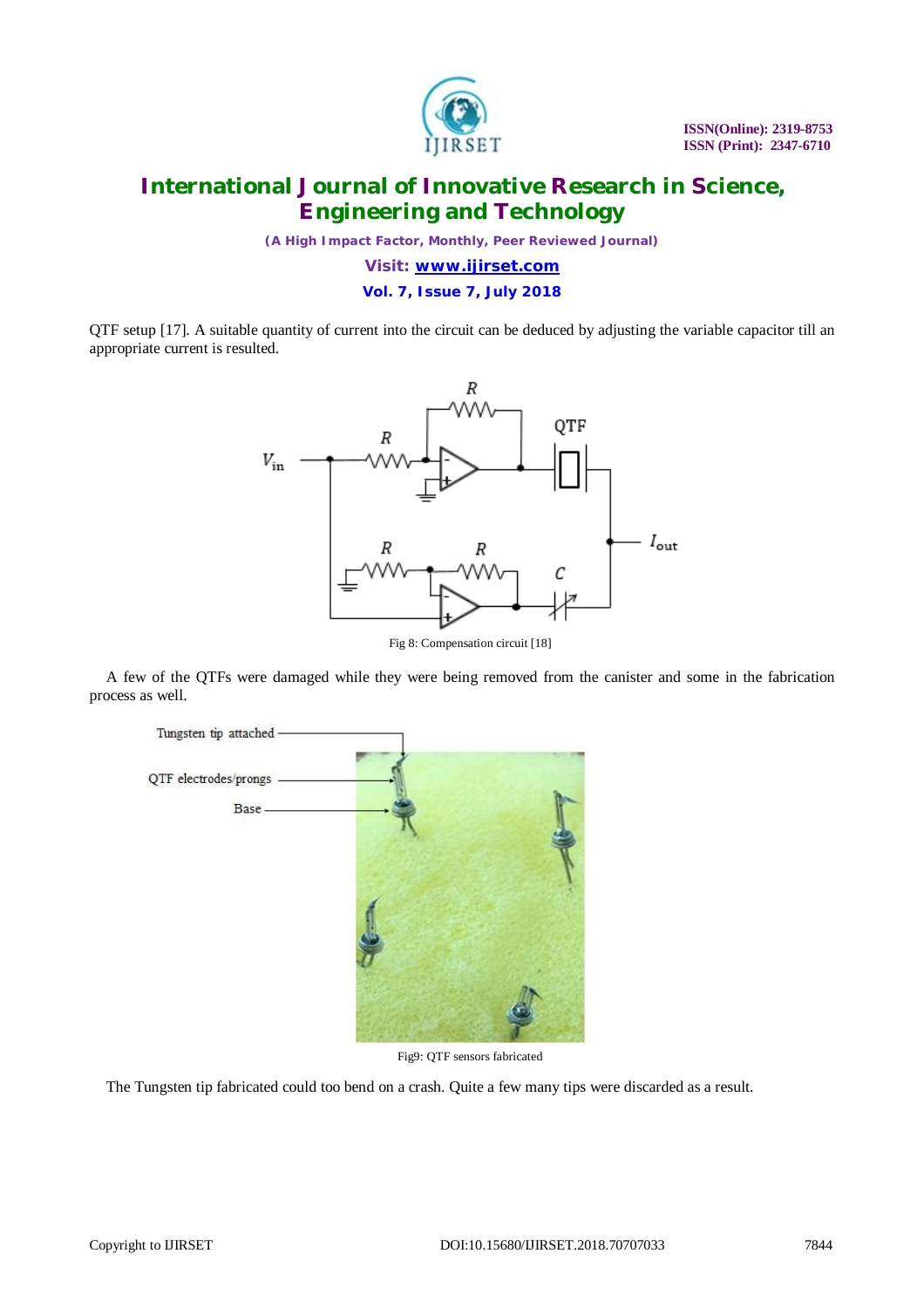

*(A High Impact Factor, Monthly, Peer Reviewed Journal) Visit: [www.ijirset.com](http://www.ijirset.com)*

**Vol. 7, Issue 7, July 2018**



Fig 10: SEM images of QTF electrodes' damage

Before the attachment of the tips, when the QTF is removed from its canister its properties change drastically. The QTF is under vacuum in its chamber. When the chamber is removed, to use it as a sensor, the QTF is immediately subjected to a change in pressure, temperature and lack of vacuum. In the process of removing the QTF from its chamber it is permanently damaged to the slightest in the removing process due to the friction caused between the QTF and its chamber. The QTF is also subjected to air which causes microscopic corrosion on its surface. These cause a dramatic drop in the quality factor of the QTF from when it is in canister. We suspect that in addition to these factors, Environmental Effects are also a huge constituent in the deterioration of the quality factor. To prove our claim a we took a QTF. Found out its quality factor inside a canister. Then we removed its canister and immediately placed it inside a Vacuum Chamber. Vacuum Chamber is a device that guarantees full vacuum. Thereby nullifying the effects of environment, that include; pressure, temperature and humidity.

The QTF was measured for its quality factor, resistance, frequency and inductance. The focal point of our study was to find the change in quality factor. The data set was collected for the QTF with five days interval in between the individual QTF readings. The drop in quality factor was recorded over the course of the experiment. A drop was observed in the Quality Factor readings over time.

For the comparison the same QTF was placed in ambient environment. The QTF was subjected to all the environmental effects. The data was carefully recorded simultaneously with the Vacuum Chamber (VC) data collection on the same day, with the setup shown below.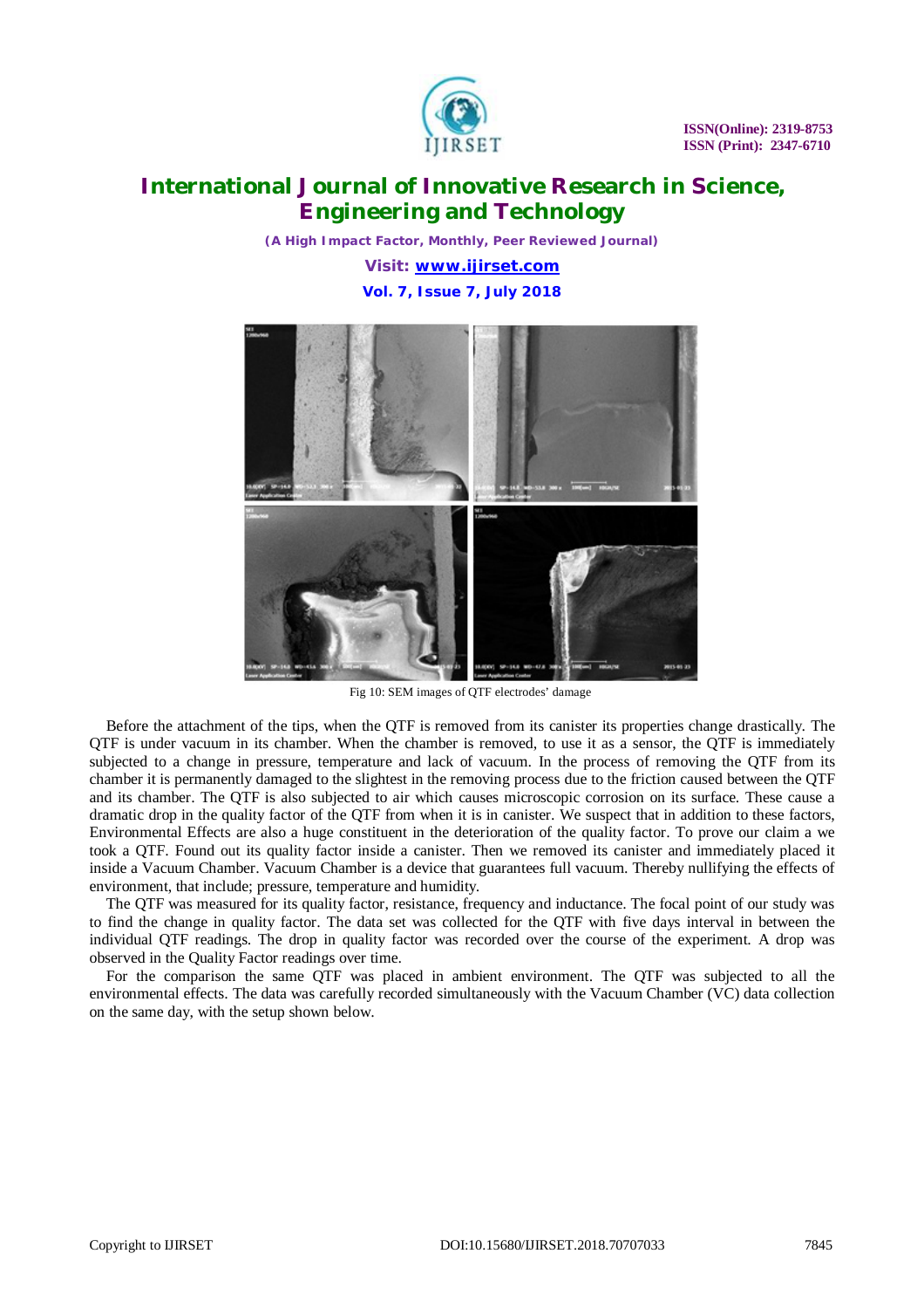

*(A High Impact Factor, Monthly, Peer Reviewed Journal)*

*Visit: [www.ijirset.com](http://www.ijirset.com)*

**Vol. 7, Issue 7, July 2018**



Data was recorded on the same day that the VC data was recorded for Day 1. The data was collected after five days. Every time the VC data was recorded, on the very same day the data for the ambient environment was also recorded, to point out the difference in data.

The quality factor values indicated a drop than the values recorded for the QTF in Vacuum Chamber. Even though the values of the quality factor are less than that of the data of the Vacuum Chamber but still the steeper drop indicates environmental effects affecting the values of quality factor when in ambient environment.

Therefore, suggesting that although other factors are major in contributing towards the quality factor decrement, the Environmental Effects are also a main contributor.

### **III.RESULTS AND DISCUSSION**

The trait that we are trying to investigate is the Quality Factor Decrement due to the Environmental Effects on the QTF sensor. The environmental effects are applicable on the QTF after it has been extracted from the canister. It encompasses the rusting effect on the QTF, after the canister has been removed.



Fig 12: QTF outside canister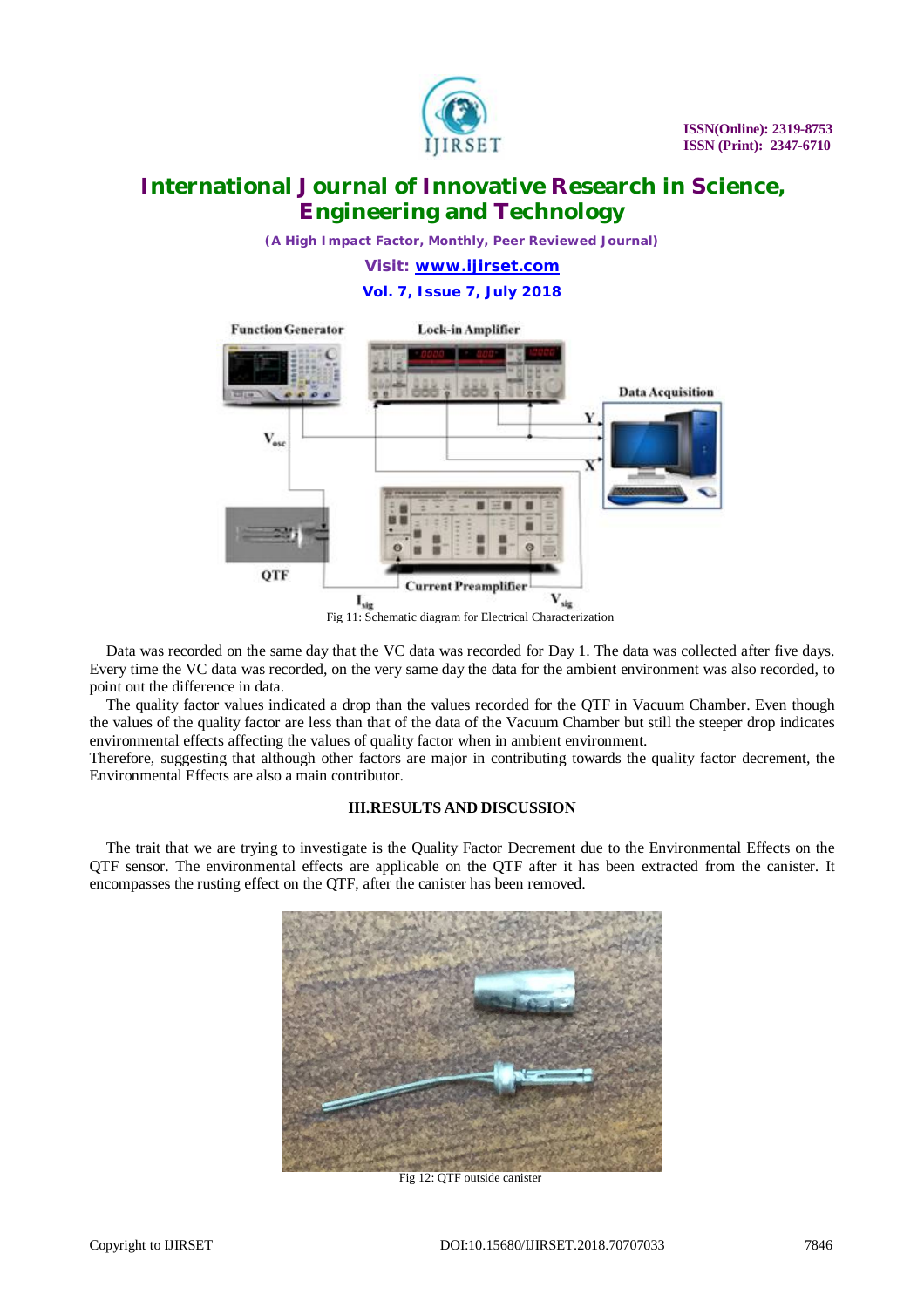

*(A High Impact Factor, Monthly, Peer Reviewed Journal)*

*Visit: [www.ijirset.com](http://www.ijirset.com)*

### **Vol. 7, Issue 7, July 2018**

The temperature change that acts on the QTF sensor. And the humidity effect that would also be a contribution towards the quality factor decrement. A QTF was taken and its Quality Factor was measured while being in the canister. The data collected is arranged in a table. The same QTF was placed in a Vacuum Chamber (VC) after its canister was removed. The conditions were constant throughout the experiment. The data collected was between five days interval. We had devised a custom Butterworth Van Dyke formula for Real Values in the Igor Pro software. We loaded the Excel sheet files generated from the Lock-In Amplifier into our custom formula, curve fitted the data with the formula and extracted Frequency ( $f_{tf}$ ), Quality Factor ( $Q_{tf}$ ), Resistance ( $R_{tf}$ ) and Inductance ( $L_{tf}$ ) values for the individual excel sheets. The four component values were made into a separate excel sheet and the trend was analyzed. The process was carried out for the entire data set. The data that was extracted from the QTF whilst it was in a Vacuum Chamber and the data that was extracted from the QTF whilst being placed in an ambient environment is included in the table.

| Days                | $f_{tf}$ (Hz) | $Q_{\rm tf}$ |         | $R_{tf}$ (Ohm) $L_{tf}$ (Henry) |
|---------------------|---------------|--------------|---------|---------------------------------|
| QTF Canister Day 01 | 32765.3       | 90102.6      | 7276.05 | 3184.483338                     |
| QTF Chamber Day 01  | 32765.4       | 78345.6      | 7964.95 | 3031.114361                     |
| QTF Chamber Day 06  | 32764.8       | 75384.5      | 8203.31 | 3003.888392                     |
| QTF Chamber Day 11  | 32765.3       | 74420.7      | 8833.71 | 3193.323164                     |
| QTF Chamber Day 16  | 32767.7       | 55034.9      | 11758.3 | 3143.090536                     |
| QTF Chamber Day 21  | 32776         | 36105        | 18082.6 | 3170.241929                     |
| QTF Ambient Day 01  | 32752.6       | 10013.1      | 83634.6 | 4069.386012                     |
| QTF Ambient Day 06  | 32756.7       | 9907.12      | 89622.8 | 4314.057406                     |
| QTF Ambient Day 11  | 32779.8       | 9653.78      | 83734.4 | 3924.778415                     |
| QTF Ambient Day 16  | 32756.4       | 9300.44      | 90827.9 | 4104.372171                     |
| QTF Ambient_Day_21  | 32748.1       | 8988.44      | 95001.3 | 4149.998079                     |

Table 1: QTF data categorized

The data extracted from the VC indicate a fair drop in the Quality Factor. This maybe because of the damage incurred to the QTF during the canister removal process. But the data keeps variating even though the QTF was being placed in a VC, this shows a possibility that the environmental effects might have had their adverse impact on the quality factor of the QTF, thereby decreasing it. The graph (Graph 1) is plotted to show the trend of the decrease of the Quality Factor.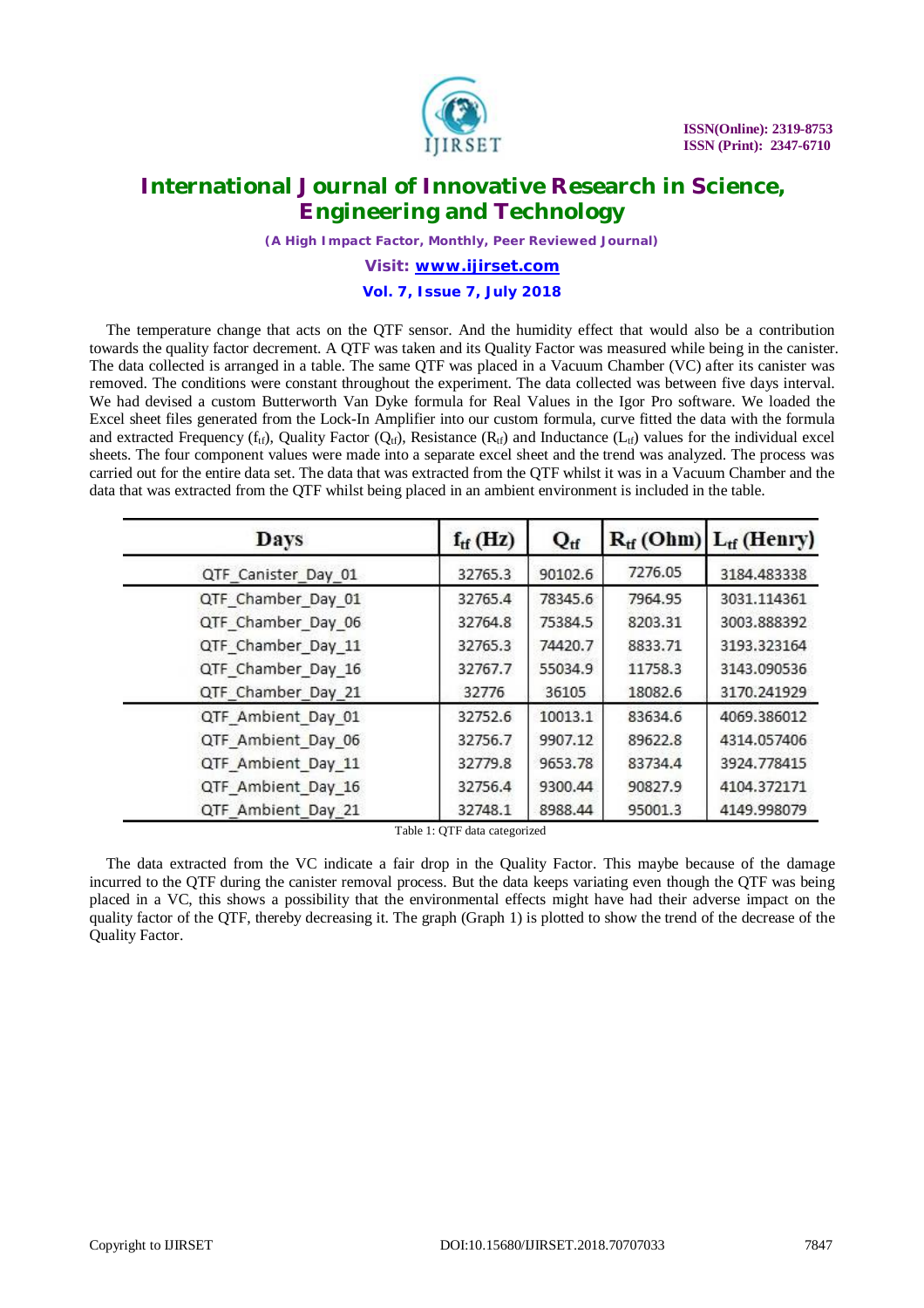

*(A High Impact Factor, Monthly, Peer Reviewed Journal) Visit: [www.ijirset.com](http://www.ijirset.com)*

**Vol. 7, Issue 7, July 2018**



Some of the data extracted was taken from the QTF that was placed in an ambient environment. The conditions were not constant. The data collected was between five days interval. This data too indicated a drop in the Quality Factor. All the Environmental Effects were also applicable on the sample QTF. The results have been incorporated in the graph (Graph 2).



It was proven that though both the environments proved to be a factor in decreasing the quality factor of the QTF, the sample QTF placed in the ambient environment that was subjected to all the environmental effects. It proved the possibility of the quality factor decrement due to the environmental effects.